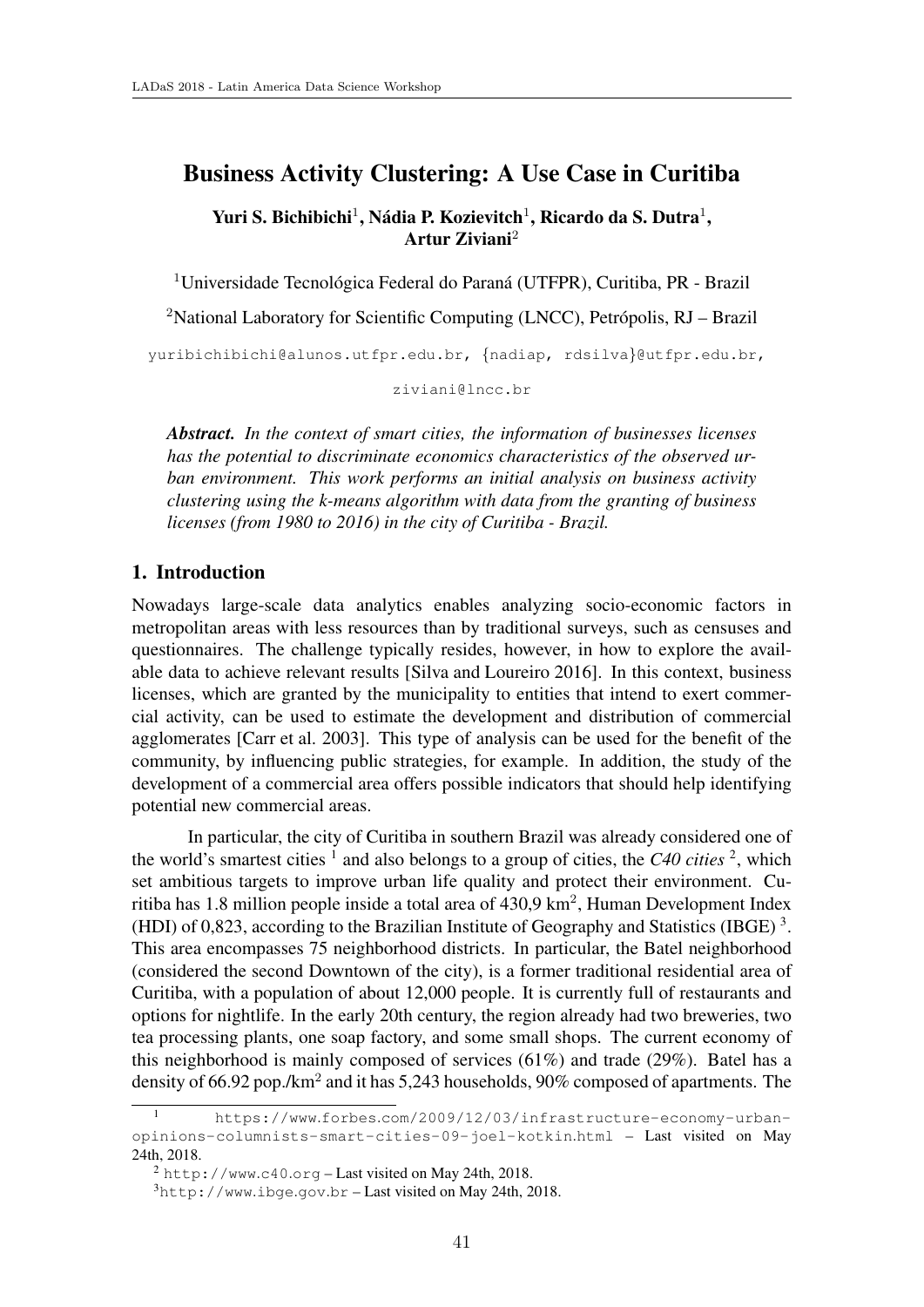neighborhood has old mansions of the "Mate Barons", and its larger range of households (28.5%) has incomes between 5 and 10 times the Brazilian minimum wages.

This paper presents a business license analysis using the *k-means* algorithm, with a use case in Curitiba. Several values for *k* are tested using the *Elbow Method*. The objective was to identify correlations between category, localization, and the creation date in business licenses using clusterization. The contribution here is search a relation between theses types of data. The results shows that a strong relation couldn't be find out, probably due to the characteristics of the data.

The remainder of this paper is organized as follows. Section 2 discusses related work. Section 3 presents the studied dataset as well as data processing details. Section 4 shows the study about the business activity clustering. Finally, Section 5 presents the conclusion of the paper and future work.

# 2. Related work

Curitiba open data has been explored for urban mobility research projects aiming at modeling the public transportation system operation [da Silva et al. 2016b, Bona et al. 2016, Stenneth et al. 2011], getting insights of its quality of service [da Silva et al. 2016a], suggesting data exploitation for new services [Diniz Junior 2017] or technologies [Sebastiani et al. 2016], and environmental impacts [Dreier and Silveira 2016, Dreier et al. 2015]. [Gay et al. 2016] presented a study involving the data obtained from the GeoSampa portal of the city of São Paulo-SP. Using GIS, the researchers identified the most vulnerable places of São Paulo, as those with the highest levels of flood and with the lowest levels of accessibility. Geospatial open data is also used to risk assessment in Curitiba<sup>4</sup> through special applications (vicom saga<sup>5</sup>). Many of these application systems are based on global positioning systems (GPS) [Stenneth et al. 2011], using specific data (such as real time bus locations, spatial rail and spatial bus stop information) and specific techniques (such as spatial data mining [Mennis and Guo 2009]).

In particular, if we consider business licenses, [Rosa et al. 2016] analyzed the entropy from the districts Center, Batel, and Tatuquara, concluding that it tends to reduce when are a large number of business licenses, *i.e.*, the business categories tends to be dispersed. [Bichibichi et al. 2018] presented an study for the surrounding areas for two shoppings within the district Batel. The same business license data was used for general clusterization, using heatmaps in [Vila et al. 2016]. Finally, [Kozievitch et al. 2017] at the other hand, showed the challenges related to the data.

# 3. Dataset and Pre-Processing Steps

A dataset of historical data on business licenses was provided by the Curitiba City Hall (*Prefeitura Municipal de Curitiba* – PMC). This dataset covered granted business licenses from January 1st, 1980 to December 31st, 2015, in a total of 172,173 records. For this analysis, initially only the data from the Batel district is used, in a total of 7,268 records.

Approximately 0.05% of the records presented problems in the address geocoding process, requiring manual intervention to correct the latitude and longitude information.

<sup>4</sup>https://www*.*viconsaga*.*com*.*br/grrd – Last accessed on May 24th, 2018.

<sup>5</sup>https://www*.*viconsaga*.*com*.*br/site/language=us – Last accessed on May 24th, 2018.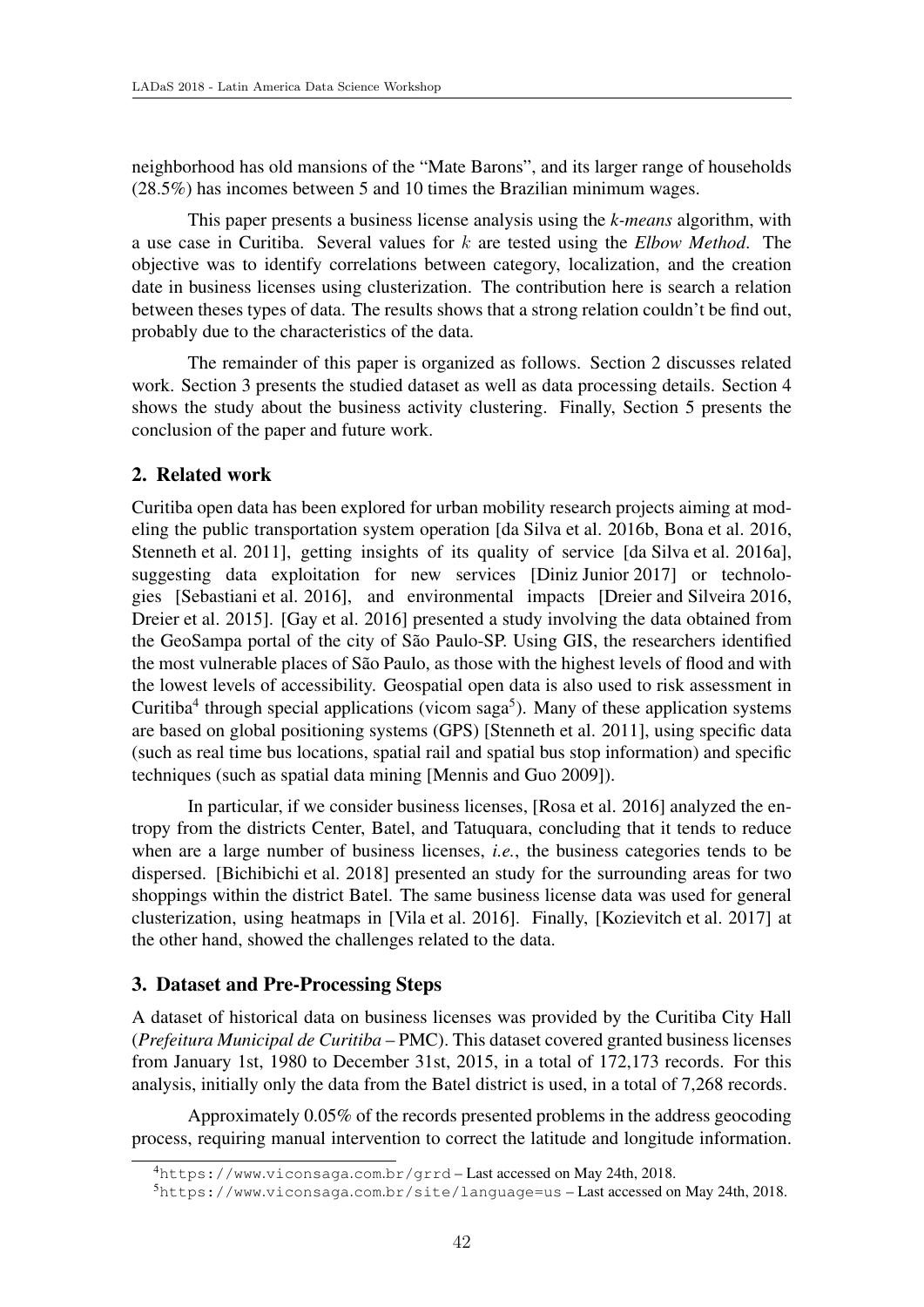The dataset has only the creation dates for the entries and it was not possible to infer if the business eventually stopped operating. Economic activities, initially cataloged in 2,977 detailed types (such as dancing restaurant, pizza restaurant, etc.) were reassembled into 73 types of *aggregated activities* (such as office, restaurant, banking, construction, etc.), following the recently presented steps in [Kono 2016]. Table 1 shows the attributes present within the data along with their description.

The Curitiba Municipality Data was imported into a PostGIS server, where tablespaces, indexes, and schemes were created. Subsequently, the OGIS<sup>6</sup> software was used to integrate the data with other tools: *GoogleMaps*<sup>7</sup> and *OpenStreetMaps*. <sup>8</sup> The kmeans algorithm and Elbow Distortion were implemented in python (along with scikit, pandas and matplotlib libraries).

| <b>Attribute</b>        | <b>Description</b>  | <b>Attribute</b>   | <b>Description</b> |
|-------------------------|---------------------|--------------------|--------------------|
| <b>NOME_EMPRESARIAL</b> | Company name        | <b>CEP</b>         | Zip code           |
| NUMERO_DO_ALVARA        | Code of the         | DATA_EMISSAO       | Issue date of the  |
|                         | business license    |                    | business license   |
| DATA_EXPIRACAO          | Expiration date of  | <b>UNIDADE</b>     | Detail related to  |
|                         | the business        |                    | address            |
|                         | license             |                    |                    |
| ATIVIDADE_SECUNDARIA1   | Description of the  | <b>ENDERECO</b>    | Address            |
|                         | first activity      |                    |                    |
| ATIVIDADE_SECUNDARIA2   | Description of the  | <b>NUMERO</b>      | Number detail      |
|                         | second activity     |                    | from address       |
| ATIVIDADE_PRINCIPAL     | Description of      | <b>ANDAR</b>       | Identification of  |
|                         | main activity       |                    | floor number       |
| <b>COMPLEMENTO</b>      | Address             | <b>BAIRRO</b>      | Address district   |
|                         | complement          |                    |                    |
| <b>INICIO_ATIVIDADE</b> | Date of business    | ATIVIDADE_AGREGADA | General category   |
|                         | activity started up |                    | for activity       |

**Table 1. Attributes available in the dataset for business activities.**

# 4. Business activity analysis

From the attributes listed in Table 1, only location, time, and aggregated business license types were used. The underlying hypothesis is that there are clusters (within a combination of location, time and type) which present more affinity (for example, given the location of a restaurant, we might have a drugstore nearby).

The attributes for location (latitude and longitude) were both initially normalized to the interval [0*,* 1] according to the minimum and maximum values for latitude and longitude registered for Curitiba. The accuracy of the data remains similar, since the curvature effect of the globe captured by latitude and longitude is negligible within a single city district. The attribute *INICIO ATIVIDADE* was also normalized, so zero represents the oldest date and one represents the newest date. For each value on the attribute that represents the aggregation of the business activity, a matrix was created such that only the

<sup>6</sup>http://www*.*qgis*.*org/en/site/ – Last visited on May 24th, 2018.

<sup>7</sup>https://www*.*google*.*com*.*br/maps – Last visited on May 24th, 2018.

<sup>8</sup>https://www*.*openstreetmap*.*org/ – Last visited on May 24th, 2018.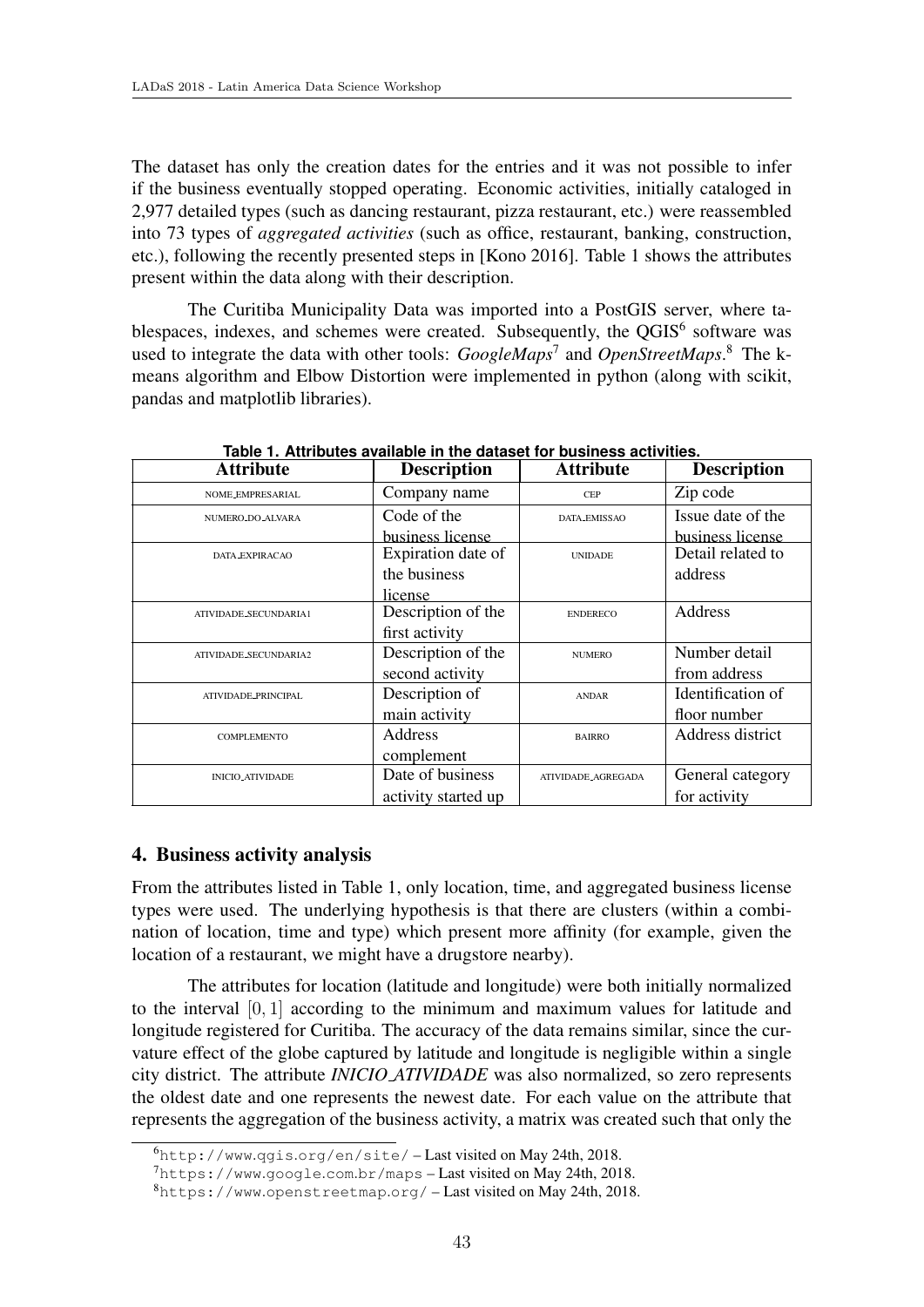

**Figure 1. Elbow Distortion.**

actual activity is marked as one, while the others are marked as zero. Table 2 shows an example of that procedure. Note that all normalized values are between 0 and 1 and the columns referring to the business categories are sparse (is this example, Gym, Butcher shop, and Agency).

| number  | normalized | normalized_ | normalized_ | normalized | normalized_         | normalized_ |  |
|---------|------------|-------------|-------------|------------|---------------------|-------------|--|
|         | lat        | Ing         | date        | Gvm        | <b>Butcher_Shop</b> | Agency      |  |
| 1121901 | 0.861496   | 0.672512    | 0.916667    |            |                     |             |  |
| 1055724 | 0.567241   | 0.788929    | 0.861111    |            |                     |             |  |
| 1128151 | 0.130912   | 0.416030    | 0.916667    |            |                     |             |  |

**Table 2. Example of data normalization.**

For the clustering analysis the *k-means* algorithm was used. The choice of the cluster number *k* is determined using the *Elbow Method*, that shows the sum of squared errors (SSE) for different values of *k*. Figure 1 shows the Elbow Method for the following combinations of the clustering parameters: space, time, type (of business license), time  $\times$  type; space  $\times$  type; space and time; space  $\times$  type  $\times$  time; and street  $\times$  time  $\times$  type. Note that "space  $\times$  type  $\times$  time", "space  $\times$  type", and "time  $\times$  type" suggest  $k \geq 3$  while "space  $\times$  time" suggests  $k > 5$ .

Figure 2 (for Batel) and Figure 3 (for Curitiba) present more details about all the aggregated business licenses over time: light green presents the most common types and blue lines represent the cluster *others*. Note that (i) not all aggregated license types are present at the Batel District (only 54 out of 73) and that (ii) the office and retail trade types

| <b>Cluster Nr.</b> | Nr. of Records | <b>Main Activity</b>    |
|--------------------|----------------|-------------------------|
|                    | 2489           | Office                  |
|                    | 1503           | Retail trade            |
|                    | 334            | <b>Hospital Service</b> |
|                    | 204            | Hairdresser             |
|                    | 718            | (All other types)       |

**Table 3. Clusters created when**  $k = 5$ .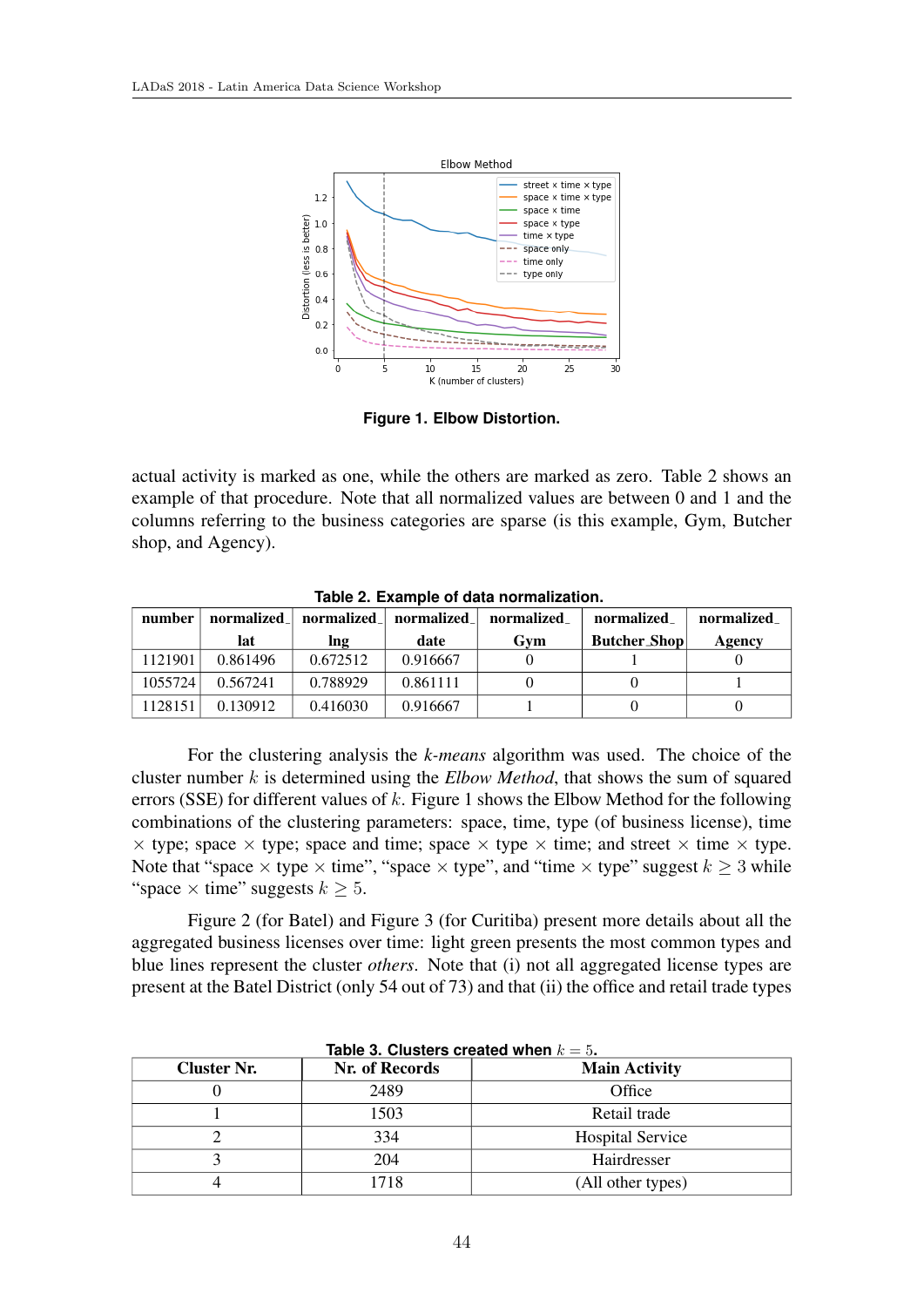

**over time for Batel: light blue or green present the most common types.**

**Figure 3. Business Licenses types over time for Curitiba: light blue or green present the most common types.**

are the most common types for both the city of Curitiba and for the Batel District.

The data clustering suggested that the attributes space, time and type produce clusters which are divided only by the type of business license (as shown in Table 3, which uses  $k = 5$ ). Figure 4 shows the five clusters for Batel. Note that clusters such as office and retail trade ignore the time factor. Darker colors indicate a higher amount of business licenses of that type in a specific date.

The experiments using several *k* indicated that space, time and business license type are disjoint when clustered: in summary, the three dimensions are unrelated. The most commons types (*Office* and *Retail Trade* - representing half of the data), are distributed equally in time and space (Figures 2 and 3). Since there are different numbers of records for each type of business license (as shown in Figure 6), the less common business license types end up not influencing in the larger clusters. This presented a major impact during the analysis, since the less common business license types are the ones responsible for characterizing districts. Batel for example, is a district which has the majority of hospital services in Curitiba. That information can be noticed in the third cluster in Table 3.

In other words, the most common business license types do not present correlation, since they are present over all the time and over all the space. Probably this occurs because the most common business licenses are spread homogeneously and have more influence than the smaller clusters. Future studies include the analysis of smaller clusters (such as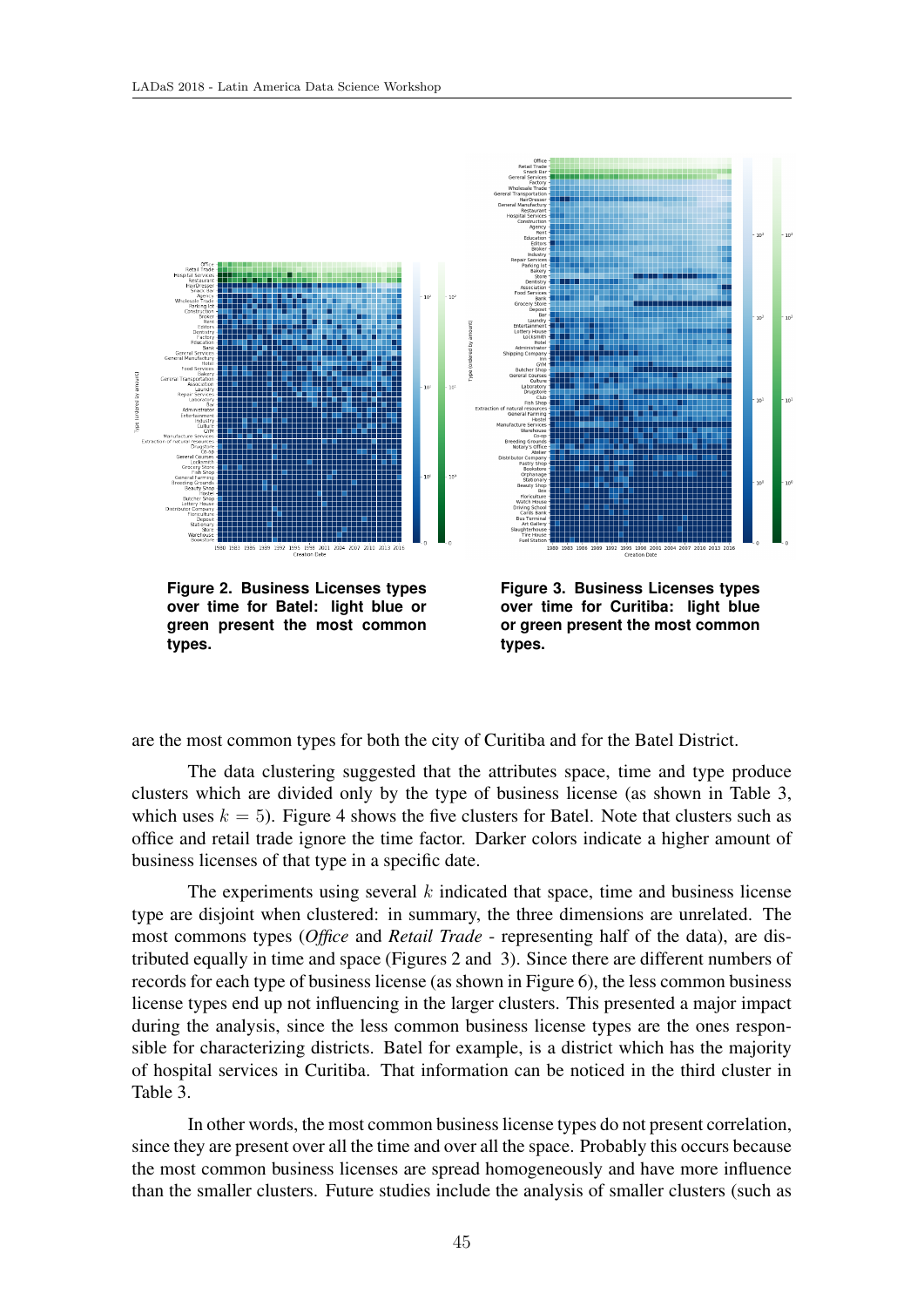

**Figure 4. Business License Type (y axis) over time (x axis) in Batel. Colors appoint clusters (Note that clusters ignore time factor).**



Hospital Services in Batel - Figure 2) so that business licenses characterizing the districts of the city can be better understood.

#### 5. Conclusion

This paper presented a business license analysis using the *k-means* algorithm, with the *Elbow Method*. The objective was to identify the affinity of data, considering the different types of business, and their distribution along time and space, in a use case of three decades of data in Curitiba.

The results for Batel indicated that offices, retail trade, hospital services and restaurants are the activities which identify the first four clusters, followed by the rest of business license types.

The studies presented no correlation among location, time and business license type, indicating that: (i) these type of data is unrelated, i.e, opening a restaurant does not indicate a new pharmacy, for example, at the same location and year; and (ii) the most commons business licenses (*Office*, *Retail Trade* and others) are distributed equally in time and space and the smalls clusters, which show more interesting relations, are overshadowed by the biggest clusters.

Within future work, we can mention the integration using other techniques, along with the analysis of smaller clusters, present only on specific districts.

Acknowledgments. We would like to thank the Municipality of Curitiba, IPPUC, CAPES, CNPq, Fapemig, FAPERJ, FAPESP, EUBra-BIGSEA project (EC/MCTIC 3rd Coordinated Call), and INCT em Ciência de Dados (INCT-CiD).

#### References

[Bichibichi et al. 2018] Bichibichi, Y. S., Kozievitch, N. P., and Carvalho, R. A. M. (2018). Análise de evolução de emissão de alvarás. In *Anais da XIV Escola Regional de Banco de Dados*.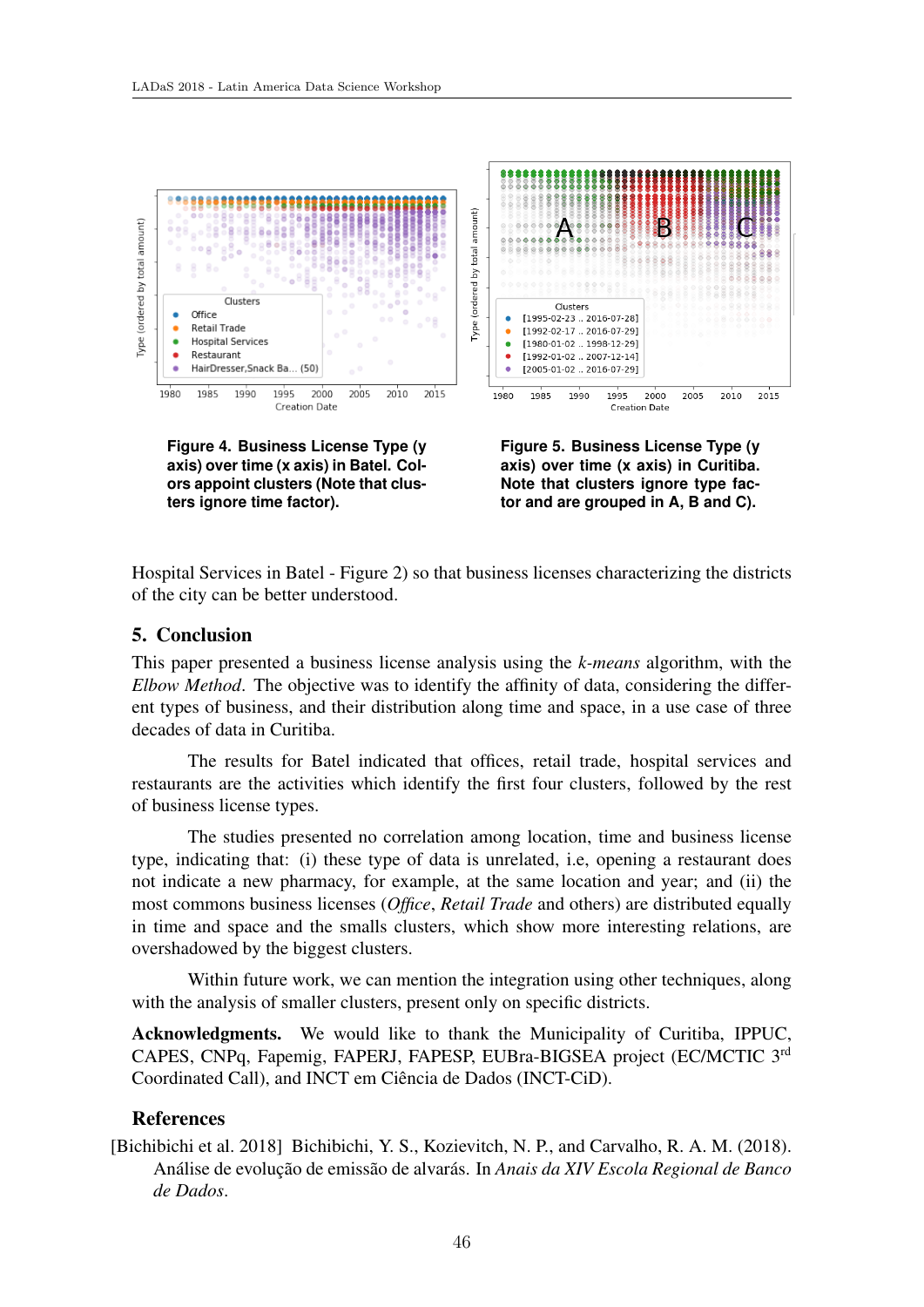

**Figure 6. Number of Business License Types for Curitiba.**

- [Bona et al. 2016] Bona, A. A. D., Fonseca, K. V. O., Rosa, M. O., Luders, R., and Delgado, M. R. B. S. (2016). Analysis of public bus transportation of a brazilian city based on the theory of complex networks using the p-space. *Mathematical Problems in Engineering*, 2016:1–12.
- [Carr et al. 2003] Carr, D., Education, D. R. E., Lawson, J., Lawson, J., and Schultz, J. (2003). *Mastering Real Estate Appraisal*. Kaplan Financial Series. Kaplan.
- [da Silva et al. 2016a] da Silva, E. L. C., de Oliveira Rosa, M., Fonseca, K. V. O., Luders, R., and Kozievitch, N. P. (2016a). Combining k-means method and complex network analysis to evaluate city mobility. In *ITSC'2016*, pages 1666–1671. IEEE.
- [da Silva et al. 2016b] da Silva, E. L. C., Fonseca, K. V. O., de Oliveira Rosa, M., and Munaretto, A. (2016b). Analysis of curitiba's public transport system as a complex network. In *ISPE TE*, pages 267–276.
- [Diniz Junior 2017] Diniz Junior, P. C. (2017). Serviços telemáticos em uma rede de transporte público baseados em veículos conectados e dados abertos. Msc. thesis, UTFPR.
- [Dreier and Silveira 2016] Dreier, D. and Silveira, S. (2016). Smart City Concepts in Curitiba-innovation for sustainable mobility and energy efficiency: Project NEWSLETTER, January 2016.
- [Dreier et al. 2015] Dreier, D., Silveira, S., Khatiwada, D., Fonseca, K. V. O., Nieweglowski, R., and Schepanski, R. (2015). Energy use and co2 emissions of city buses in